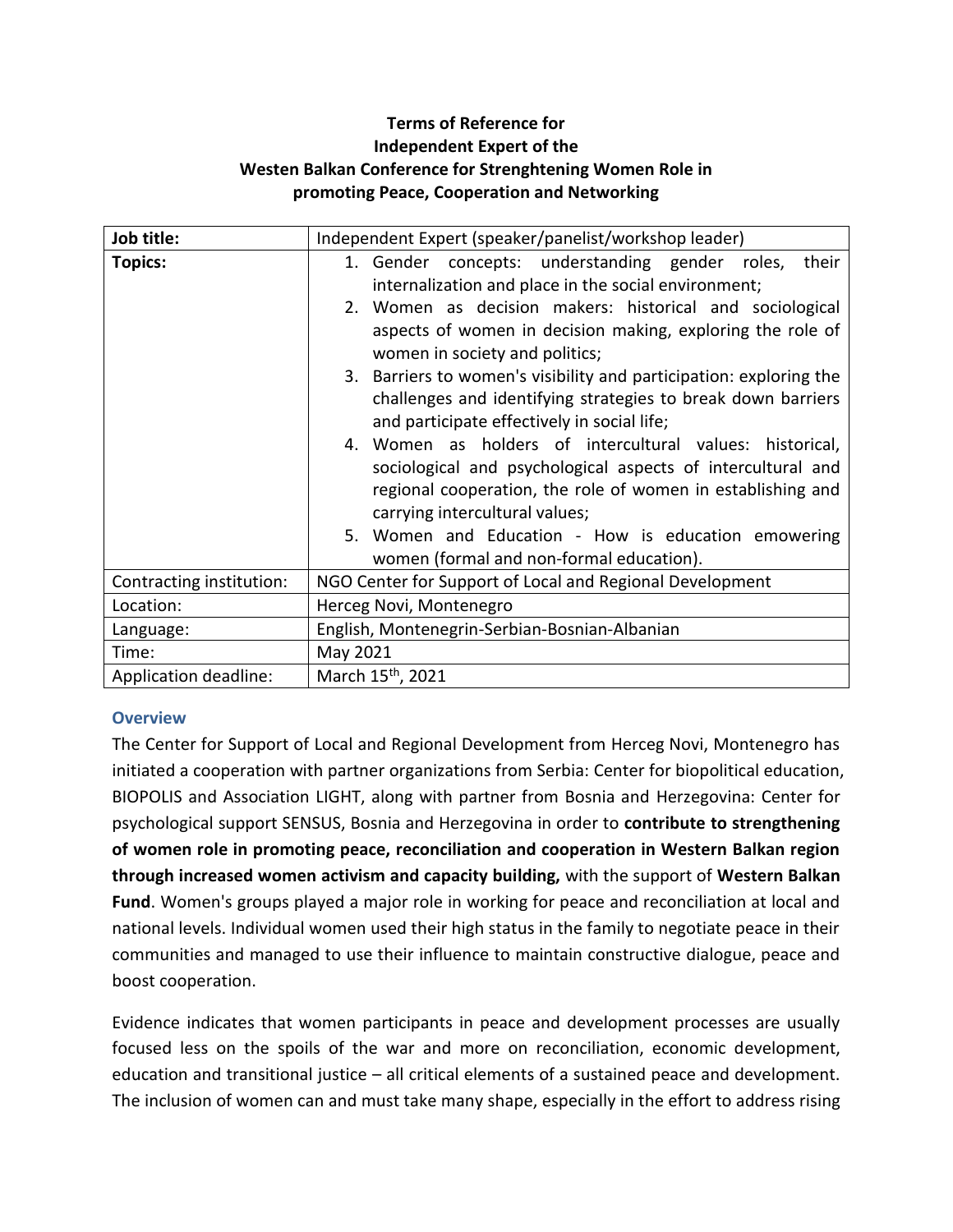global conflict that since the end of the Cold War has occurred within states, with armed insurgencies or civil wars tearing countries apart. The end to these conflicts cannot be forged through only a top down peace process. Instead, it requires a more inclusive process—one that includes women playing more pivotal roles in building a peace from the bottom up as well as from the top down, engaging multiple stakeholders. We still have a long way to go in fully unleashing the potential and power of women in building and sustaining peace and development.

# **Three day Regional Women Conference**

Key project activity is organisation of **Regional Women Conference** in Herceg Novi in May 2021. This Conference has two estimated results:

- 1. **Women activism in WB region strengthened** and
- 2. **Promotion of women's participation in reconciliation process in WB region increased**.

Desired impact is to increase the feeling of belonging among women from Western Balkans – dealing with the same problems, obstacles, challenges and issues each from it own context, no matter from where they originate. This conference will bring women who are mothers, teachers, university professors, journalist, politicians, psychologists or activist and will give them an opportunity to share their views in five different workshops within the three days long Regional Conference. This conference will be a great opportunity for them to meet, to talk, to communicate and create new tools for cooperation in order to empower and strengthen the cooperation among them toward reconciliation and cooperation.

# **Topics of Discussion at the Regional Women Conference**

The Conference will be interactive combined with panelists, group work and 5 workshops, each workshop will be led by an expert in following topics:

- 1. Gender concepts: understanding gender roles, their internalization and place in the social environment;
- 2. Women as decision makers: historical and sociological aspects of women in decision making, exploring the role of women in society and politics;
- 3. Barriers to women's visibility and participation: exploring the challenges and identifying strategies to break down barriers and participate effectively in social life;
- 4. Women as holders of intercultural values: historical, sociological and psychological aspects of intercultural and regional cooperation, the role of women in establishing and carrying intercultural values;
- 5. Women and Education How is education empowering women (formal, non-formal and informal education).

Expert may suggest any other relevant topic as long as in accordance with the goals of the Conference.

| 1. Provide situational analysis and perspectives for the future of<br>Key |
|---------------------------------------------------------------------------|
|---------------------------------------------------------------------------|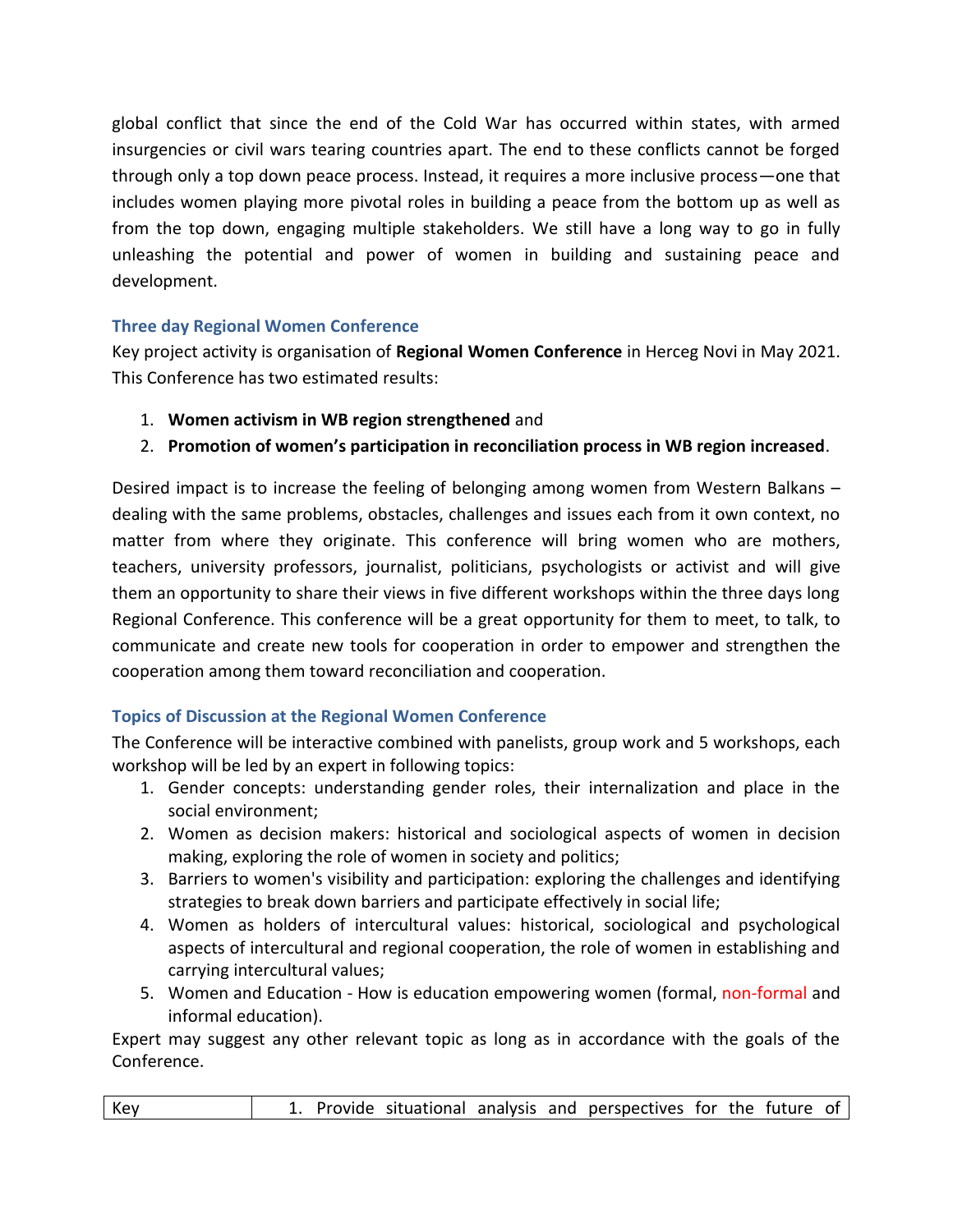| requirements: | women in WB;                                                                    |  |
|---------------|---------------------------------------------------------------------------------|--|
|               | 2. Provide best pracices and experiences on women inclusion;                    |  |
|               | 3. Develop a theoretical framework on the selected topic;                       |  |
|               | Inspire the discussion discussion;<br>4.                                        |  |
|               | 5. Offer the audience a fresh overview on the subject.                          |  |
|               | Prefered are the interdisciplinarr approaches as well as ones that present or   |  |
|               | provide new and unpublished works;                                              |  |
| Tasks:        | Prepare a tailor-made lecture/workshop and presentation materials               |  |
|               | to be delivered at the lecture/workshop;                                        |  |
|               | Deliver a of speech and actively be part of the workshop                        |  |
|               | Develop a structured report on the Lecture/Workshop outcomes<br>٠               |  |
| Deliverables: | Reliable reference materials for participants (eg. reader, list of<br>$\bullet$ |  |
|               | materials);                                                                     |  |
|               | Clear abstract paper with methodlogy;                                           |  |
|               | audio/visual 20 min presentation and/or 10 pages text document                  |  |
|               | Detailed report on conclusions (3 min video and/or 2 pages doc)                 |  |
|               | Short resume of the applicant                                                   |  |

### Qualification and Experience

- Be an expert coming from the WB region;
- Have extensive knowledge and experience on Human Rights, mostly on gender equality;
- Have extensive knowledge on regional trends that affects women wellbeing;
- Have qualified educational background;
- Have strong facilitation and communication skills;

### Location of the duty

| Place:                    | Herceg Novi, Montenegro                           |
|---------------------------|---------------------------------------------------|
| <b>Working language:</b>  | Montenegrin-Serbian-Bosnian-Albanian              |
| <b>Working days:</b>      | 4 days (3 home based + 1 in Herceg Novi)          |
| Optimal period to perform | May 2021 (depending on COVID 19 pandemy measures) |
| mission:                  |                                                   |

#### **Terms and Conditions**

Upon notification of the contract, the expert will review the terms of its work and report all points requiring additional information or clarification.

### **6. Estimation of cost**